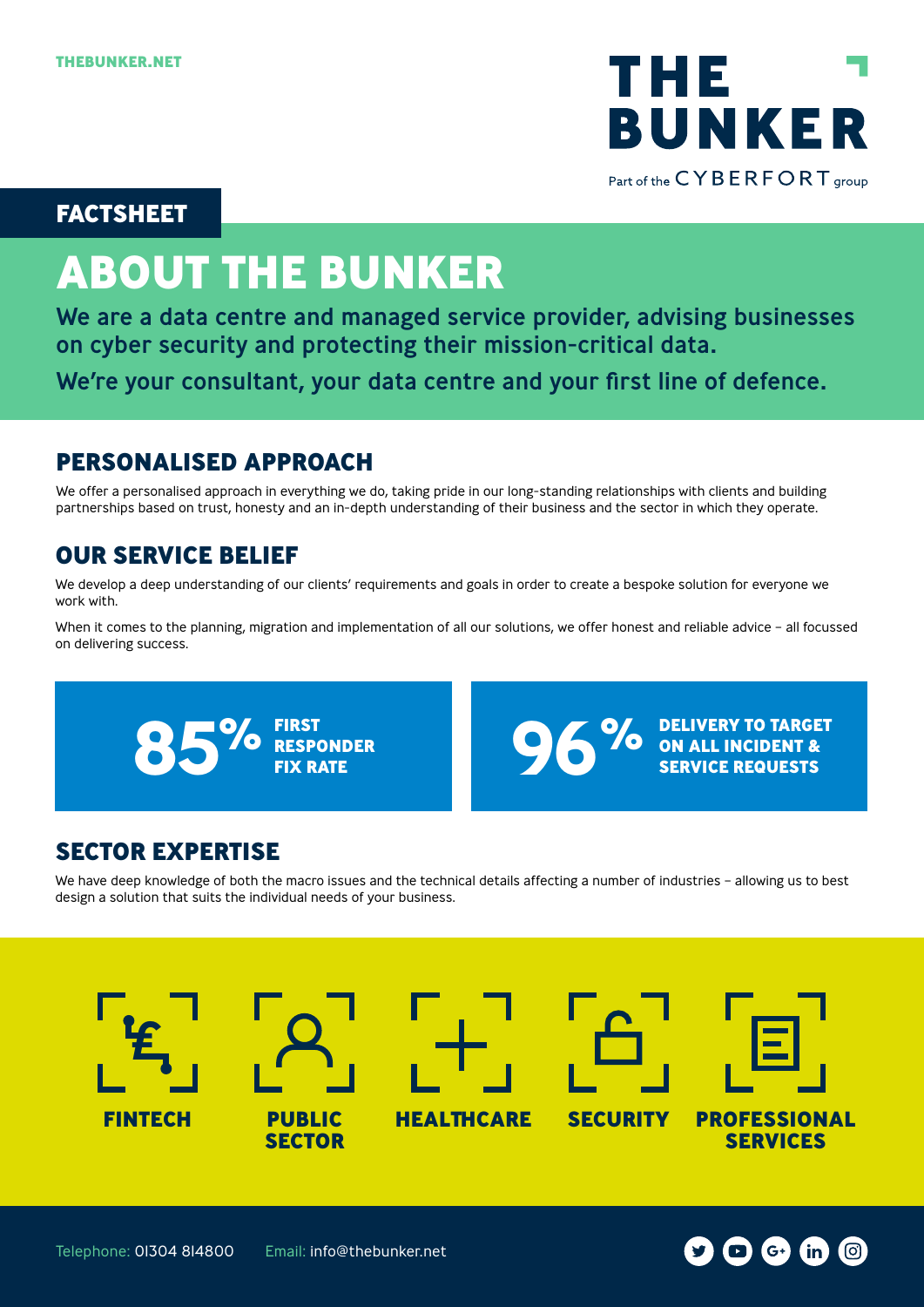# **ABOUT THE BUNKER**

We believe that complete security is an enabler to modern business.

Through our range of IT and infrastructure services, we can create a competitive advantage by enabling your business to function more effectively, while adhering to the highest standards of data security and compliance.

Our team's impressive technical knowledge and capabilities, alongside our personalised approach is what makes us a trusted advisor to such a large variety of successful businesses.

Security is at our core – our ex-military command and control facilities were built for it, our technology is built on it and every staff member lives and breathes it.

Our industry-recognised certifications, memberships, awards and technical expertise offer peace of mind that we deliver the highest level of security, compliance, resilience and service performance.

There is no one-size-fits-all. We understand the different pressures that come with running a business – whether you're a fast-growth start-up that wants to expand rapidly, or a multi-national where data integrity is king. That's why we design our solutions based on your specific challenges.